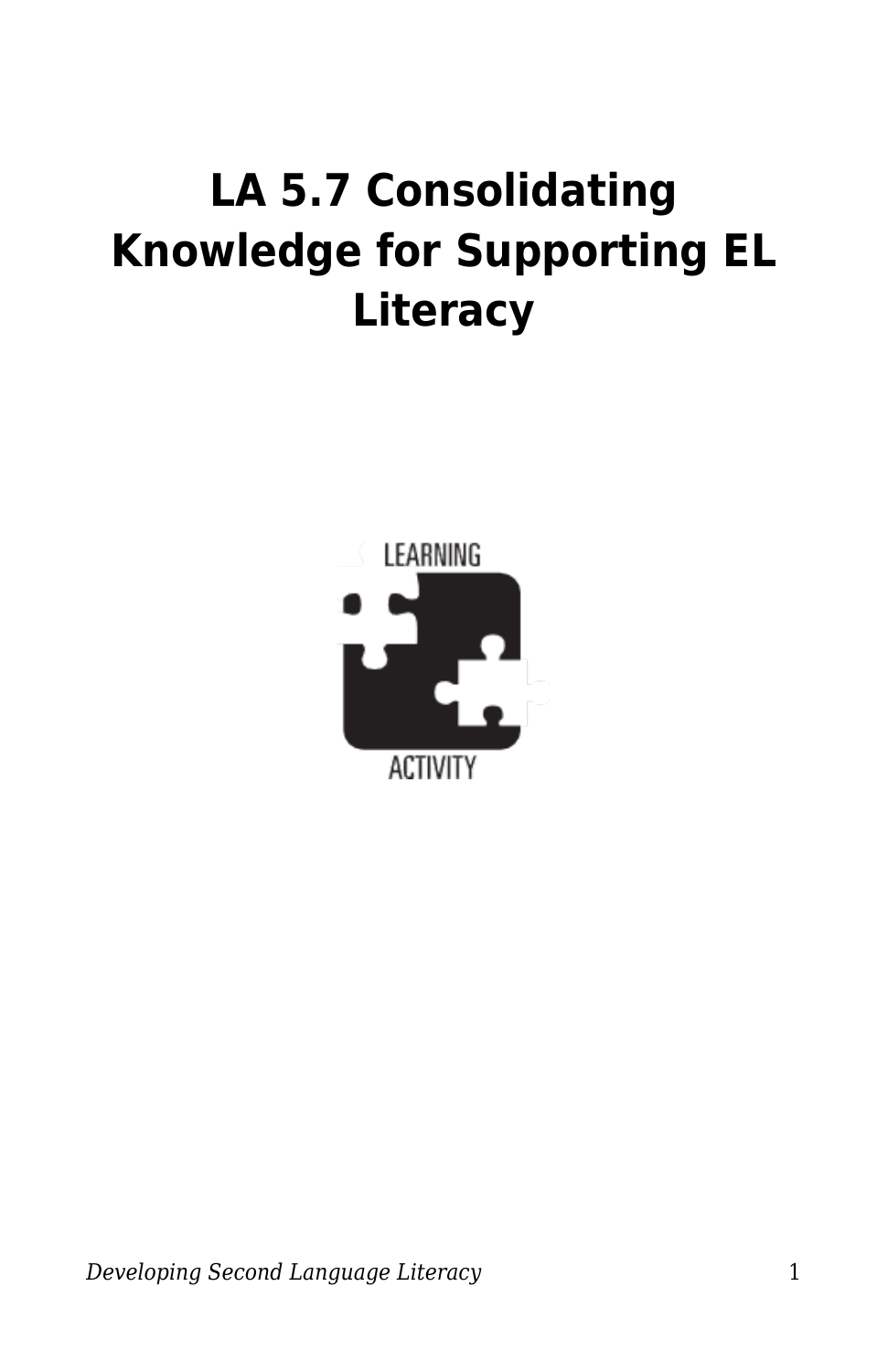| <b>Learning Outcome</b> | Pedagogical<br>Intent | <b>Student Position</b>         |
|-------------------------|-----------------------|---------------------------------|
|                         |                       | <b>Students have identified</b> |
|                         |                       | units and lessons they          |
| <b>Articulate</b>       |                       | would like to make more         |
| knowledge and           |                       | attentive to developing         |
| skills to construct     |                       | their own students'             |
| learning                | Teachers can          | content knowledge and           |
| environments that       | integrate and         | literacy development.           |
| support                 | then articulate       | They have learned about         |
| development of          | their knowledge       | academic language               |
| <b>English language</b> | of supporting         | development,                    |
| proficiency:            | <b>ELs content</b>    | assessment, language            |
| literacy, academic,     | learning, ability     | acquisition, and building       |
| and cognitive           | to access             | on the academic,                |
| development.            | knowledge from        | background and cultural         |
| (footnote               | text and their        | knowledge students              |
| language and            | development as        | bring to learning. They         |
| definition)             | readers.              | have learned to assess          |
| <b>Assessment: 25</b>   |                       | the literacy development        |
| pts.                    |                       | of Els and identify next        |
| TA: 20 Minutes          |                       | steps in their language         |
|                         |                       | and literacy                    |
|                         |                       | development.                    |

## **Instructions**

- 1. Use your key ideas worksheet as the facilitator systematically reviews each center.
- 2. For each center the facilitator will ask
	- What new ideas relevant to your teaching emerge?
	- What in your current teaching is strong based on this activity?
	- What is one thing you want to implement in your future teaching?
	- What questions are you still considering?
- 3. After reviewing all the centers, the facilitator will ask